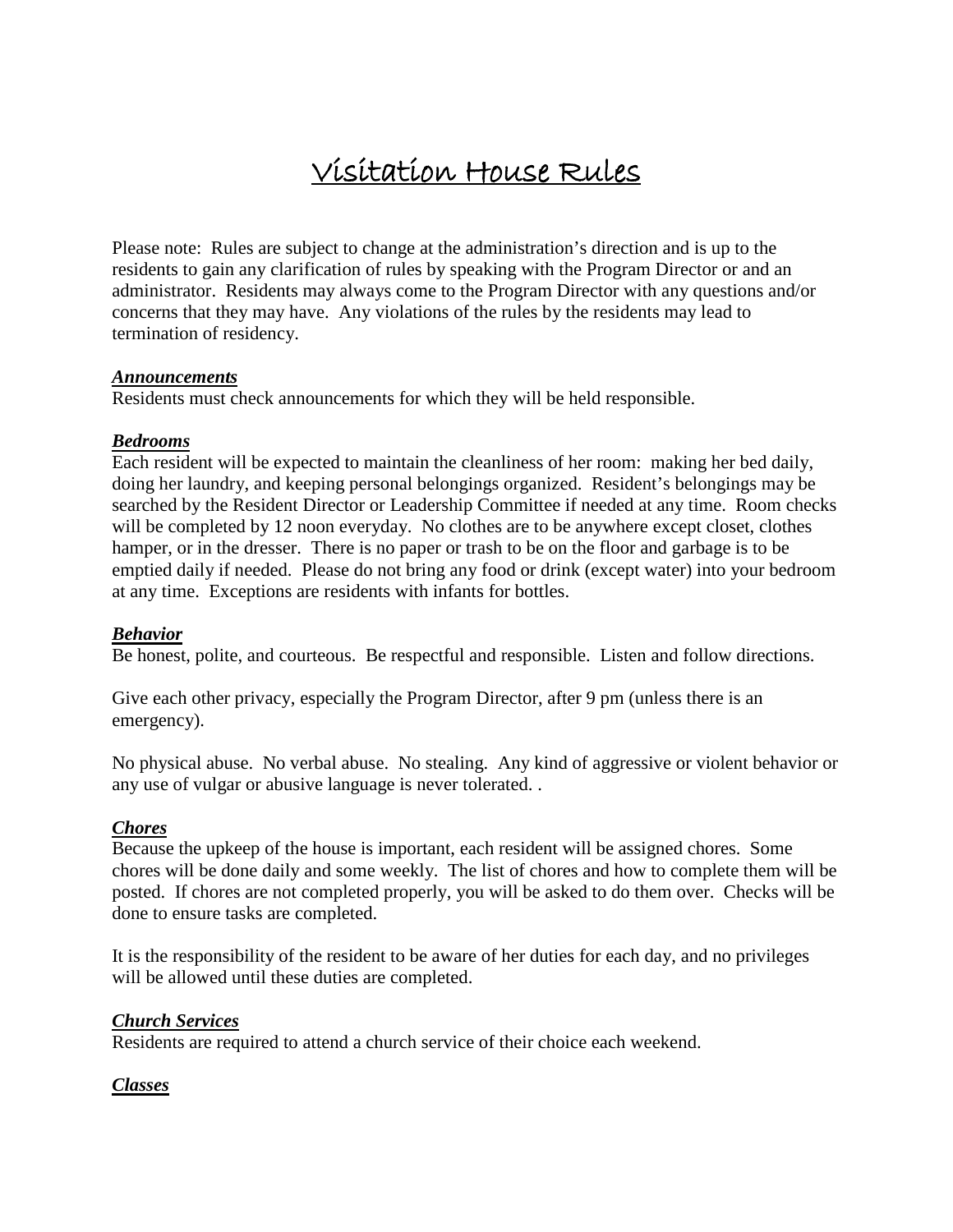Classes will be conducted on a regular basis. The schedules of the residents will be taken into consideration. Information on classes will be posted and points will be awarded for attendance and participation.

## *Computers*

Computers are available for educational purposes, job searches, and resume writing. Use of computer to check e-mails are permitted with a 15 minute time limit.

#### *Confidentiality*

Confidentiality must be maintained at all times. All information which you learn about each other while in residence at Visitation House is expected to be kept confidential, and not shared with others outside the house.

#### *Curfew & Quiet Time*

Quiet time in the house is from 10:00 pm until 7:00 am on Sunday-Thursday & from 11:00 pm until 7:00 am on Friday & Saturday.

Curfew is 9 pm on Sunday-Thursday and 11:00 pm on Friday & Saturday.

#### *Dress*

All residents are expected to dress modestly and appropriately. Short shorts, any tops showing your midriff and other revealing clothing are **not** allowed. **No** bare feet are allowed outside of the bedroom/bathroom area. All questionable garments will be judged individually. Any staff member may request a resident to change her clothes for any reason. Compliance without complain will be expected.

#### *Drug Testing*

All residents are subject to random drug testing. Residents will be given notice and will be required to submit to drug testing within one hour.

#### *Grievance Procedure*

Any resident at Visitation House is allowed to write a formal grievance. Please complete grievance form and return to Program Director or contact a Board Member listed near phone.

#### *Home Visits*

Overnight visits away from home are not permitted.

#### *House Meetings*

House meetings will be held at least monthly and are mandatory. Dates and times will be posted in advance.

#### *Hygiene*

All residents are expected to bath/shower, use deodorant, and change clothes on a daily basis.

#### *Laundry*

Laundry facilities are available. Laundry room hours are from 9:30 am until quiet time. Laundry day assignments will be posted. You are responsible for washing your own bed linens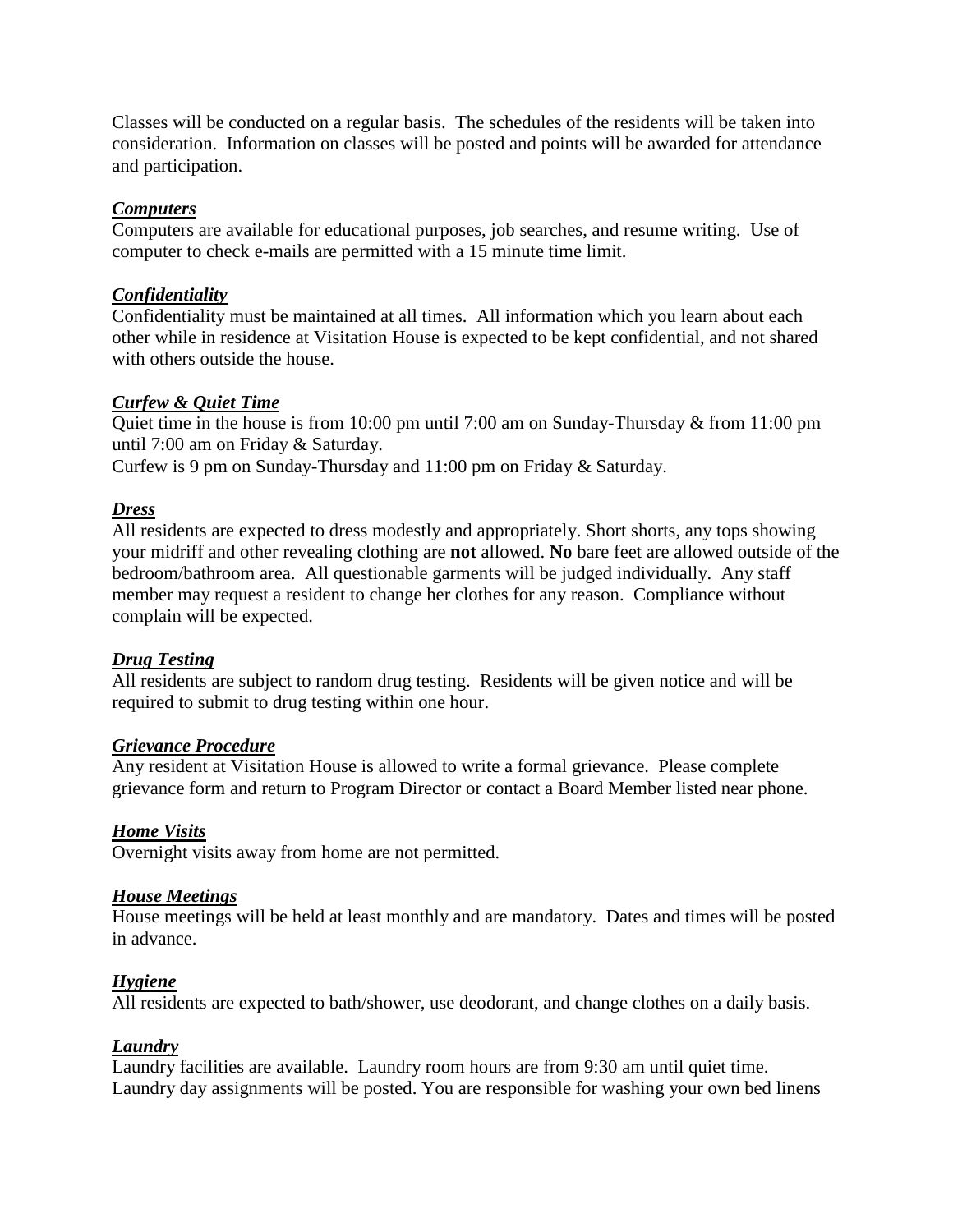weekly and your own towels.

# *Lights Out*

Lights out will be thirty (30) minutes after quiet time (Sunday-Thursday 10:30 pm and Friday & Saturday at 11:30 pm). Residents will be in bed by lights out. There will be no exceptions.

# *Mail*

Mail is to be collected by Program Director only and will be distributed to the residents in their personal assigned mailboxes.

# *Meals*

Each resident is responsible for preparing their own breakfast and noon meal using their W.I.C. food and any other available food. Leftovers are also available to be used by residents. Each resident will have a shelf in the kitchen to place food as well as markers and tape will be provided to mark your food. Any unmarked food is available for any resident at any time.

Lunchtime is from 11:00 am until 1:00 pm.

Residents will prepare an evening meal with the assistance of the Program Director to be served each evening Sunday-Thursday. Dinner will be served at 6:00 pm; residents should be home by 5:30 pm on these days to prepare for dinner. Residents will be assigned an evening meal to prepare once a week. Every resident needs to check weekly menu for list of items needed to prepare the meal assigned. Preparing the meal, eating together, and assisting in clean up is mandatory unless excused by Program Director. Residents need to notify the Program Director by 3:00pm if they are unable to eat with the group.

# *Pets*

Residents may not have pets.

## *Phone Calls*

There is a phone in the kitchen area for resident calls and usage is dependant on phase guidelines. Residents may use the house phone with 15 minute limit per phone call. The residents' phone is available for local calls only. No phone calls are allowed (incoming or outgoing) after 9:30pm out of courtesy for residents who are trying to sleep. No phone calls are to be taken or made during required meetings, meals, or prayer. Cell phones are permitted following the phase guidelines on for those residents in phase 3. Excessive or disruptive cell phone calls will not be tolerated.

## *Point System*

Residents will receive points for attending classes & activities or church services, completing chores, community service, as well as other point earning opportunities posted. Points can be redeemed for baby clothes and various other baby products.

## *Prescriptions*

Prescription medication, other than prenatal vitamins and iron pills, must be kept in the Program Director's office.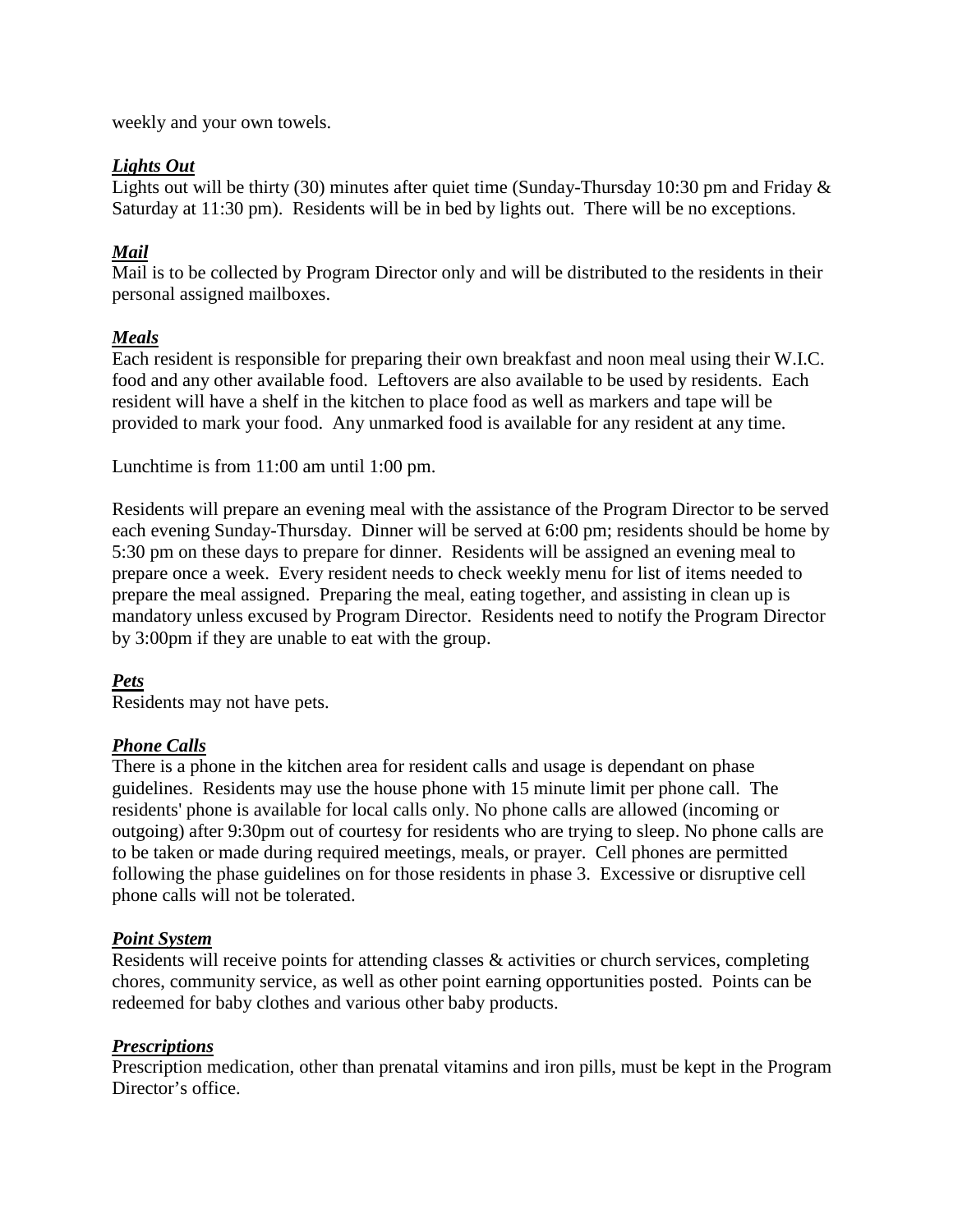## *Property*

Visitation House is not responsible for residents' property if lost, stolen or damaged.

## *Signing Out*

You are required to sign-out and sign-in every time you leave and return. The sign-out sheet is located in the Dining Room. Residents must be specific as to who they are with, where they are going, and a phone number and/or address where they can be reached if available. The Resident Director/ Program Director must know where a resident is at all times. Important contact numbers will be provided to residents upon their admission into the home. The Program Director must know of a resident's work, school, and visitor and appointment schedules one week in advance.

#### *Smoking, Alcohol, Drugs*

Visitation House is a smoke free building & property. Smoking is not permitted on church property. For the health of the baby we strongly encourage to refrain from smoking during your pregnancy.

The use of illegal drugs and alcohol are strictly forbidden while living at Visitation House. All residents are subject to random drug testing at the discretion of Visitation House staff.

#### *Transportation*

You are responsible to make and get to all your appointments on time. Arrangements may be made with the Program Director for rides to medical, WIC, and Social Service appointments, in writing, one week in advance for new residents. Residents are expected to use Votran bus system for all transportation needs.

#### *Television*

The television will not be on during classes or evening meal time. The television must be turned off at quiet time - 10 pm on Sunday-Thursday and 11 pm Friday-Saturday. Television is a privilege, not a right, and failure to adhere to the rules will result in suspension of that privilege for up to one week. Residents are allowed to watch APPROVED television programming from 5:00 pm until quiet time if household duties are completed. Residents are only allowed to view G, PG, and PG13 rated movies, unless given prior approval by Visitation House staff.

#### *Visitors*

No visitors are allowed inside Visitation House! Residents may meet visitors in the parking lot for pick-up/drop-off only. Visitors are not permitted to linger on property.

#### *Wake-Up*

All residents should be awake and out of bed by 7:00 am Monday-Friday and 9:00 am on Saturday & Sunday. Residents are responsible for setting their own alarm clocks.

#### *Weapons*

Absolutely no weapons (guns, knives, etc) can be kept inside the home, on the property or in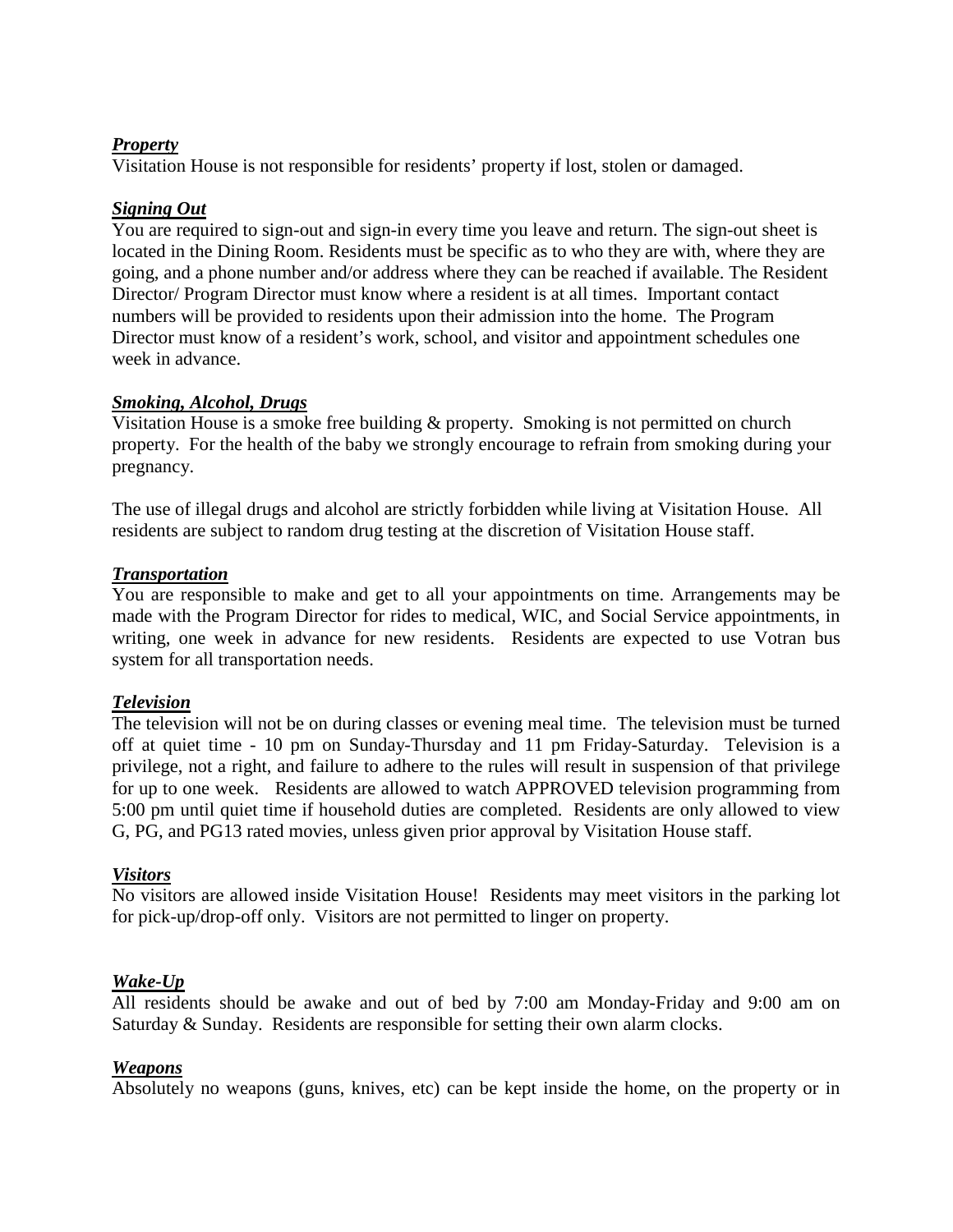vehicles. Residents and visitors in possession of weapons on Visitation House property will be reported to the police.

# *Rule Violations*

Three Step Process to Continue Residency After Rule Violation

- 1. Verbal Warning documented on paper, signed by Program Director, resident, and witness.
- 2. Written Warning written warning for second rule infraction signed by Program Director, resident and witness.
- 3. Evaluation Interview for Continued Residency Leadership Committee will meet to discuss continued residency of resident. Committee will issue written plan in order for resident to continue occupancy or will present case to Advisory Board for decision to remove resident from Visitation House program.

# *Reasons for Dismissal*

A resident may be asked to leave Visitation House for the following reasons:

- 1. Violent or abusive behavior toward self or others.
- 2. Alcohol or drug use. Failure to agree to random drug testing.
- 3. Theft.
- 4. Possession or use of weapons.
- 5. Visitors on property without permission.
- 6. Any action that jeopardizes the safety of Visitation House residents, staff, or volunteers.
- 7. Consistent unwillingness to follow program rules as outline in the Visitation House Resident Handbook.

## *Exit Procedure*

When a resident leaves, it is expected that she will give the Program Director two-weeks notice so that proper planning for her departure can take places such as exit interview, packing and removal of her belongings, forwarding her mail, etc. It is the resident's responsibility to pack and move all of her belongings; anything left behind on the day she moves over becomes the property of Visitation House. She also must fill out a change of address form with the US Post Office prior to leaving.

If there is any reason for the Resident Director or Volunteers to be concerned for the safety of the baby, a report may be filed with the Department of Families and Children. All efforts will be made to notify the mother before the report is made.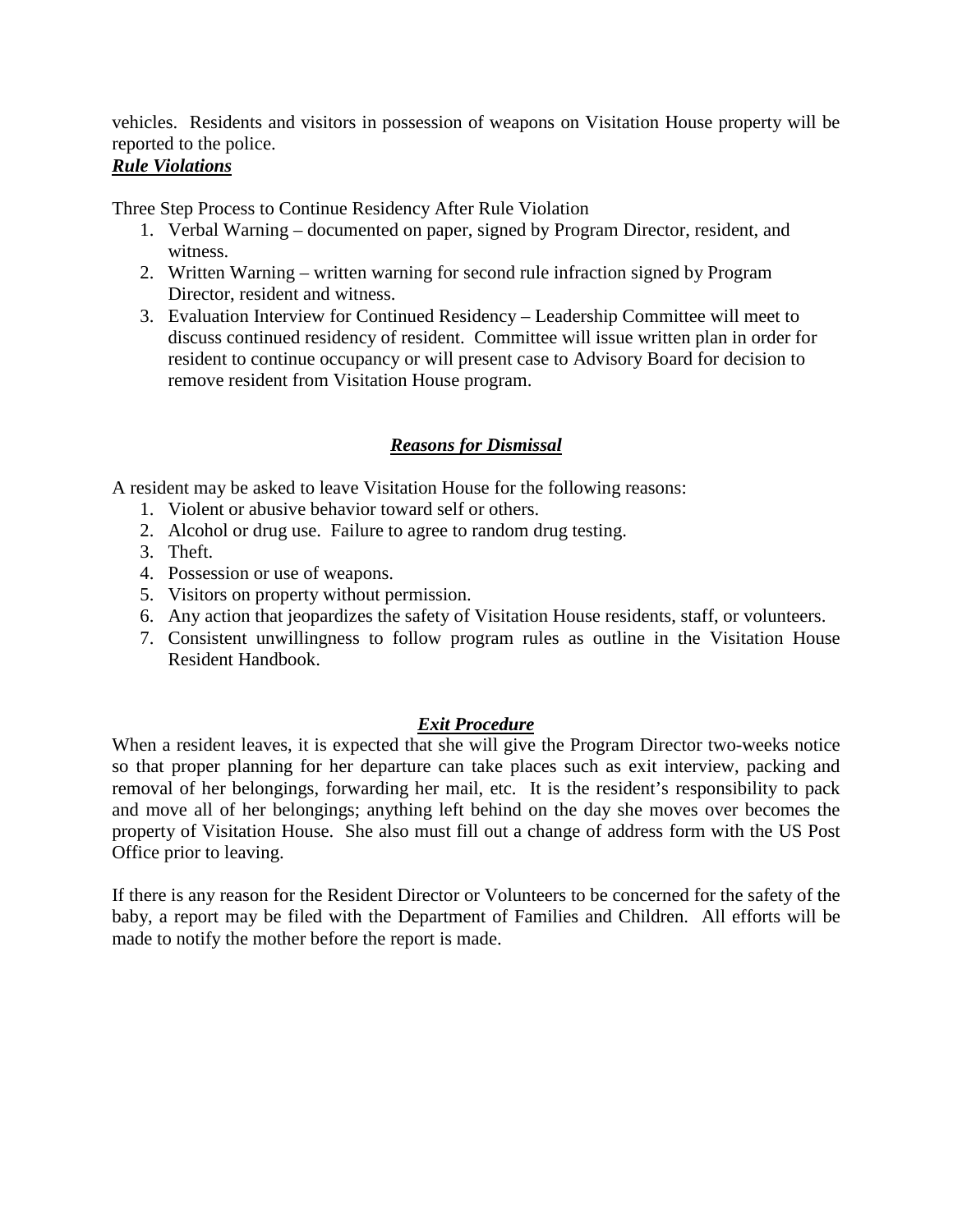#### *Baby Rules*

#### 1. Sleeping Arrangements

Babies must sleep in a crib or a bassinet. Babies must never sleep in a car seat, bouncy seat, swing, stroller, or any other kind of seat for more than 30 minutes. If a baby is still sleeping past this period of time, then the baby must be transferred to his/her crib or to other safe sleeping area.

## **\* \* At no time should an infant be left alone in an adult bed. \* \***

#### 2. Changing Diapers

Please use a vinyl pad under your baby when changing him/her. Please do not change diapers on the dining room tables, couches, or any other inappropriate surface, especially without a vinyl pad underneath your baby – changing tables are best.

Please do not discard your baby's dirty diapers in the bathroom or kitchen trash cans. If you need to throw them out immediately, simply wrap the diaper in a plastic baby and throw them into the garbage can outside. Do not leave dirty diapers on the floor of your bedroom or in the hallway or any common areas.

#### 3. Baby Monitors

Whenever your baby is out of sight, maybe you are talking on the phone, maybe the baby is taking a nap, and you must use a baby monitor. It is your responsibility to maintain it so that it has batteries and/or is fully charged and working properly.

#### 4. Feeding

If you are giving your baby formula, or if you are pumping and giving your baby breast milk in a bottle, please make every effort to be the one to feed your baby. The time spent feeding your infant is very important for both mom and baby. Although it may seem like feeding your baby takes *forever*, those precious 20 minutes or so every 2-3 hours are exactly what your baby needs – consistent, comforting, and reassuring quiet time in his/her mother's arms as he/she gazes upon your face.

#### **\* \* At no time should you prop the bottle with a blanket, etc in order to feed your baby. \* \***

5. Car Seats, etc

Please no car seats, bouncy seats, or other carriers on the dining room table or on the counters.

#### 6. Meal Times

To the best of your ability try to keep meal times as a time for you to eat your meals without interruptions. Therefore, try to give yourself enough time before dinner (or after) to feed, change your baby, so that it is not always occurring when you are trying to eat.

#### 7. Routine

After delivery of your baby and after your return to Visitation House from the hospital, it is expected that your will make every effort to establish a routine for yourself and your baby,